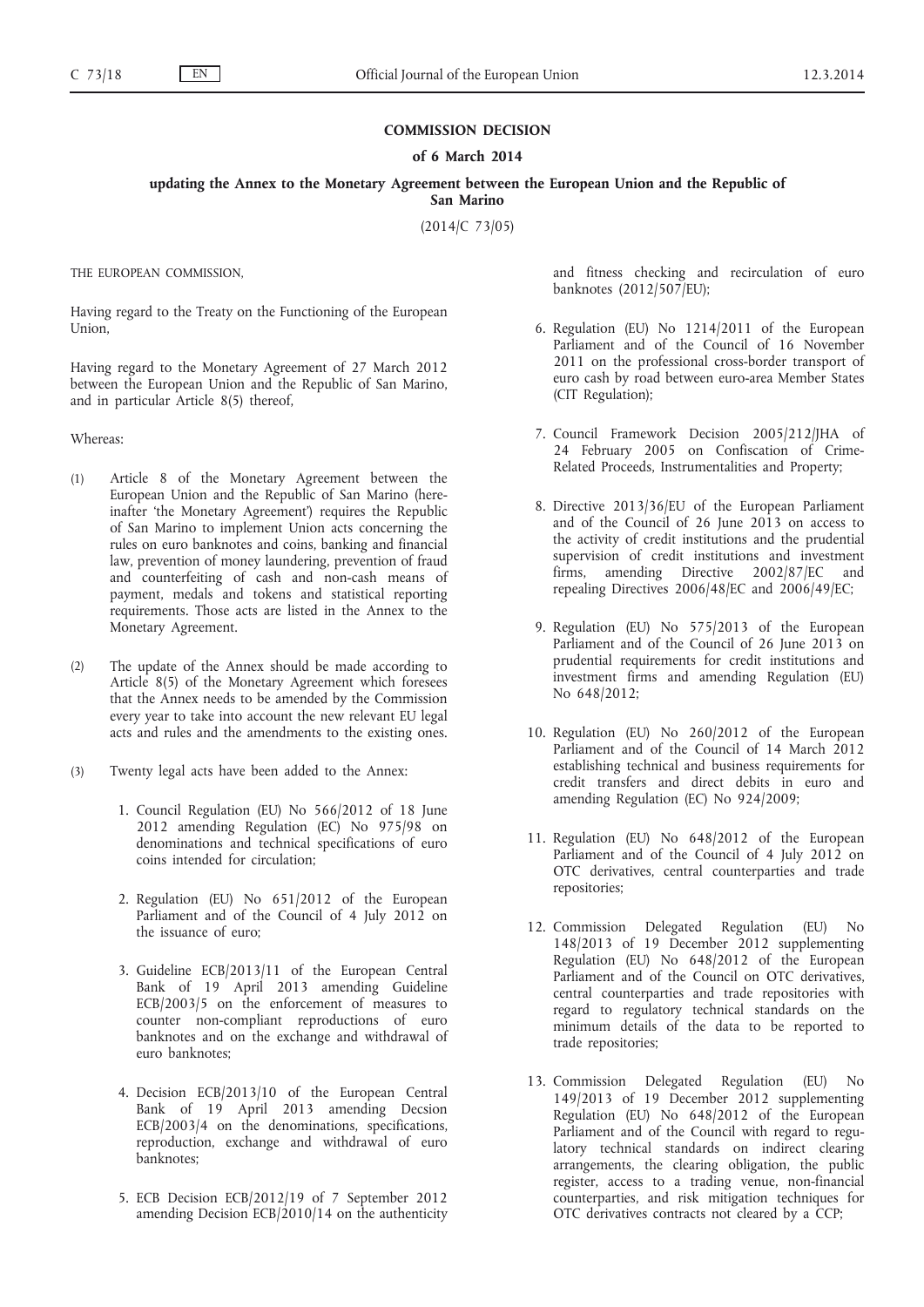- 14. Commission Delegated Regulation (EU) No 150/2013 of 19 December 2012 supplementing Regulation (EU) No 648/2012 of the European Parliament and of the Council on OTC derivatives, central counterparties and trade repositories with regard to regulatory technical standards specifying the details of the application for registration as a trade repository;
- 15. Commission Delegated Regulation (EU) No 151/2013 of 19 December 2012 supplementing Regulation (EU) No 648/2012 of the European Parliament and of the Council on OTC derivatives, central counterparties and trade repositories, with regard to regulatory technical standards specifying the data to be published and made available by trade repositories and operational standards for aggregating, comparing and accessing the data;
- 16. Commission Delegated Regulation (EU) No 152/2013 of 19 December 2012 supplementing Regulation (EU) No 648/2012 of the European Parliament and of the Council with regard to regulatory technical standards on capital requirements for central counterparties;
- 17. Commission Delegated Regulation (EU) No 153/2013 of 19 December 2012 supplementing Regulation (EU) No 648/2012 of the European Parliament and of the Council with regard to regulatory technical standards on requirements for central counterparties;
- 18. Commision Implementing Regulation (EU) No 1247/2012 of 19 December 2012 laying down implementing technical standards with regard to the format and frequency of trade reports to trade repositories according to Regulation (EU) No 648/2012 of the European Parliament and of the Council on OTC derivatives, central counterparties and trade repositories;
- 19. Commision Implementing Regulation (EU) No 1248/2012 of 19 December 2012 laying down implementing technical standards with regard to the format of applications for registration of trade repositories according to Regulation (EU) No 648/2012 of the European Parliament and of the Council on OTC derivatives, central counterparties and trade repositories;
- 20. Commision Implementing Regulation (EU) No 1249/2012 of 19 December 2012 laying down implementing technical standards with regard to the format of the records to be maintained by central counterparties according to Regulation (EU) No 648/2012 of the European Parliament and of the Council on OTC derivatives, central counterparties and trade repositories.
- (4) Two legal acts have been deleted from the Annex because they have been repealed by Directive 2013/36/EU of the European Parliament and of the Council of 26 June 2013 on access to the activity of credit institutions and the prudential supervision of credit institutions and investment firms:
	- 1. Directive 2006/49/EC of the European Parliament and of the Council of 14 June 2006 on the capital adequacy of investment firms and credit institutions (recast);
	- 2. Directive 2006/48/EC of the European Parliament and of the Council of 14 June 2006 relating to the taking up and pursuit of the business of credit institutions (recast).
- (5) The Annex to the Monetary Agreement should therefore be amended accordingly,

HAS ADOPTED THIS DECISION:

## *Sole Article*

The Annex to the Monetary Agreement between the European Union and the Republic of San Marino is replaced by the Annex to this Decision.

This Decision shall enter into force on the day following that of its publication in the *Official Journal of the European Union*.

Done at Brussels, 6 March 2014.

*For the Commission The President* José Manuel BARROSO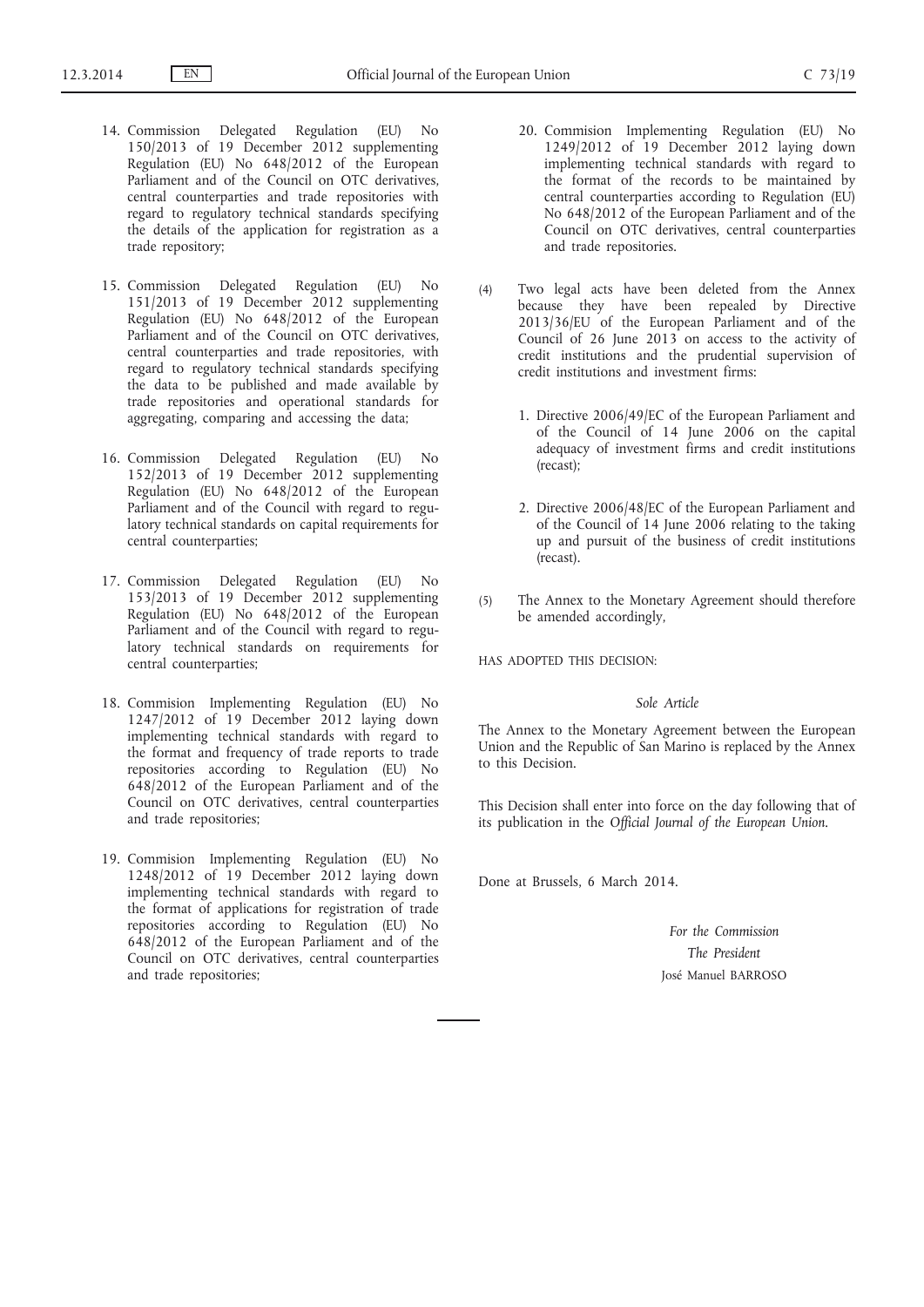## *ANNEX*

| Legal provisions to be implemented                                                                                                                                                                                                                                                                                                                                                                                                                                                                                                                                            | Deadline for<br>implementing |
|-------------------------------------------------------------------------------------------------------------------------------------------------------------------------------------------------------------------------------------------------------------------------------------------------------------------------------------------------------------------------------------------------------------------------------------------------------------------------------------------------------------------------------------------------------------------------------|------------------------------|
| Prevention of money laundering                                                                                                                                                                                                                                                                                                                                                                                                                                                                                                                                                |                              |
| Directive 2005/60/EC of the European Parliament and of the Council of 26 October 2005 on<br>the prevention of the use of the financial system for the purpose of money laundering and<br>terrorist financing (OJ L 309, 25.11.2005, p. 15)                                                                                                                                                                                                                                                                                                                                    | 1 September 2013             |
| Amended by:                                                                                                                                                                                                                                                                                                                                                                                                                                                                                                                                                                   |                              |
| Directive 2007/64/EC of the European Parliament and of the Council of 13 November 2007<br>on payment services in the internal market amending Directives $97/7$ /EC, 2002/65/EC,<br>2005/60/EC and 2006/48/EC and repealing Directive 97/5/EC (OJ L 319, 5.12.2007, p. 1)                                                                                                                                                                                                                                                                                                     |                              |
| Directive 2008/20/EC of the European Parliament and of the Council of 11 March 2008<br>amending Directive 2005/60/EC on the prevention of the use of the financial system for the<br>purpose of money laundering and terrorist financing, as regards the implementing powers<br>conferred on the Commission (OJ L $76$ , 19.3.2008, p. 46)                                                                                                                                                                                                                                    |                              |
| Directive 2009/110/EC of the European Parliament and of the Council of 16 September<br>2009 on the taking up, pursuit and prudential supervision of the business of electronic<br>money institutions amending Directives 2005/60/EC and 2006/48/EC and repealing<br>Directive 2000/46/EC (OJ L 267, 10.10.2009, p. 7)                                                                                                                                                                                                                                                         |                              |
| Directive 2010/78/EU of the European Parliament and of the Council of 24 November 2010<br>amending Directives 98/26/EC, 2002/87/EC, 2003/6/EC, 2003/41/EC, 2003/71/EC,<br>2004/39/EC, 2004/109/EC, 2005/60/EC, 2006/48/EC, 2006/49/EC and 2009/65/EC in<br>respect of the powers of the European Supervisory Authority (European Banking Authority),<br>the European Supervisory Authority (European Insurance and Occupational Pensions Au-<br>thority) and the European Supervisory Authority (European Securities and Markets Authority)<br>(OJ L 331, 15.12.2010, p. 120) |                              |
| Supplemented by:                                                                                                                                                                                                                                                                                                                                                                                                                                                                                                                                                              |                              |
| Council Decision 2007/845/JHA of 6 December 2007 concerning cooperation between Asset<br>Recovery Offices of the Member States in the field of tracing and identification of proceeds<br>from, or other property related to, crime $(OJ L 332, 18.12.2007, p. 103)$                                                                                                                                                                                                                                                                                                           |                              |
| Commission Directive 2006/70/EC of 1 August 2006 laying down implementing measures<br>for Directive 2005/60/EC of the European Parliament and of the Council as regards the<br>definition of politically exposed person and the technical criteria for simplified customer<br>due diligence procedures and for exemption on grounds of a financial activity conducted<br>on an occasional or very limited basis (OJ L 214, 4.8.2006, p. 29)                                                                                                                                   |                              |
| Regulation (EC) No 1781/2006 of the European Parliament and of the Council of<br>15 November 2006 on information on the payer accompanying transfers of funds<br>(OJ L 345, 8.12.2006, p. 1)                                                                                                                                                                                                                                                                                                                                                                                  |                              |
| Corrigendum to Regulation (EC) No 1781/2006 of the European Parliament and of the<br>Council of 15 November 2006 on information on the payer accompanying transfers of<br>funds (OJ L 345, 8.12.2006 - OJ L 323, 8.12.2007, p. 59)                                                                                                                                                                                                                                                                                                                                            |                              |
| Regulation (EC) No 1889/2005 of the European Parliament and of the Council of 26 October<br>2005 on controls of cash entering or leaving the Community (OJ L 309, 25.11.2005, p. 9)                                                                                                                                                                                                                                                                                                                                                                                           |                              |
| Council Framework Decision 2001/500/JHA of 26 June 2001 on money laundering, the<br>identification, tracing, freezing, seizing and confiscation of instrumentalities and the proceeds<br>of crime (OJ L 182, 5.7.2001, p. 1)                                                                                                                                                                                                                                                                                                                                                  |                              |
| Council Decision 2000/642/JHA of 17 October 2000 concerning arrangements for<br>cooperation between financial intelligence units of the Member States in respect of<br>exchanging information (OJ L 271, 24.10.2000, p. 4)                                                                                                                                                                                                                                                                                                                                                    | 1 September 2013             |
| Council Framework Decision 2005/212/JHA of 24 February 2005 on Confiscation of Crime-<br>Related Proceeds, Instrumentalities and Property (OJ L 68, 15.3.2005, p. 49)                                                                                                                                                                                                                                                                                                                                                                                                         | 1 October 2014 (*)           |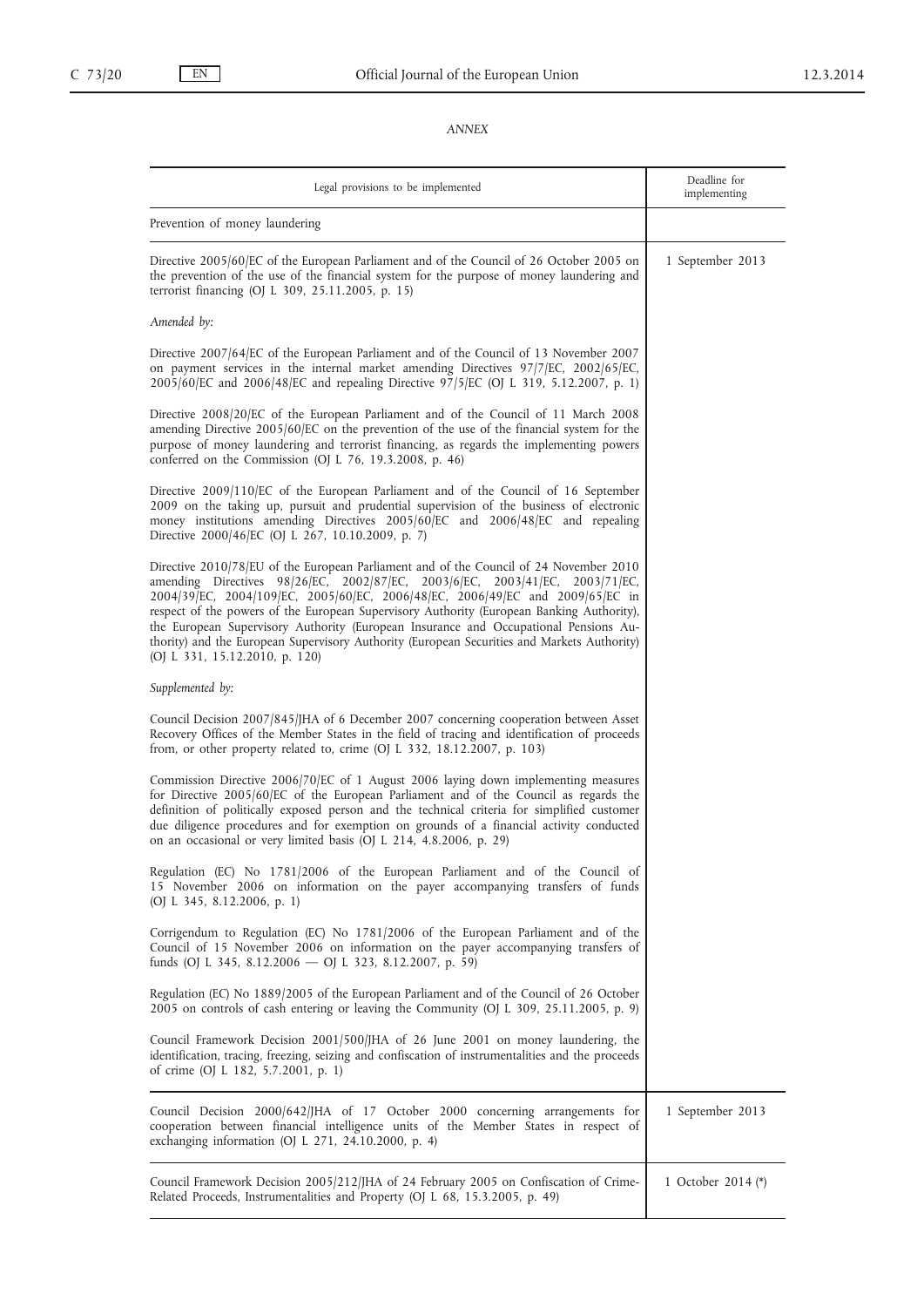| Legal provisions to be implemented                                                                                                                                                                                                                                                  | Deadline for<br>implementing |
|-------------------------------------------------------------------------------------------------------------------------------------------------------------------------------------------------------------------------------------------------------------------------------------|------------------------------|
| Prevention of fraud and counterfeiting                                                                                                                                                                                                                                              |                              |
| Council Regulation (EC) No 1338/2001 of 28 June 2001 laying down measures necessary for<br>the protection of the euro against counterfeiting (OJ L 181, 4.7.2001, p. 6)                                                                                                             | 1 September 2013             |
| Amended by:                                                                                                                                                                                                                                                                         |                              |
| Council Regulation (EC) No 44/2009 of 18 December 2008 amending Regulation (EC)<br>No 1338/2001 laying down measures necessary for the protection of the euro against<br>counterfeiting (OJ L 17, 22.1.2009, p. 1)                                                                  |                              |
| Council Decision 2003/861/EC of 8 December 2003 concerning analysis and cooperation<br>with regard to counterfeit euro coins (OJ L 325, 12.12.2003, p. 44)                                                                                                                          | 1 September 2013             |
| Council Regulation (EC) No 2182/2004 of 6 December 2004 concerning medals and tokens<br>similar to euro coins (OJ L 373, 21.12.2004, p. 1)                                                                                                                                          | 1 September 2013             |
| Amended by:                                                                                                                                                                                                                                                                         |                              |
| Council Regulation (EC) No 46/2009 of 18 December 2008 amending Regulation (EC) No<br>2182/2004 concerning medals and tokens similar to euro coins (OJ L 17, 22.1.2009, p. 5)                                                                                                       |                              |
| Council Framework Decision 2000/383/JHA of 29 May 2000 on increasing protection by<br>criminal penalties and other sanctions against counterfeiting in connection with the intro-<br>duction of the euro (OJ L 140, 14.6.2000, p. 1)                                                | 1 September 2013             |
| Amended by:                                                                                                                                                                                                                                                                         |                              |
| Council Framework Decision 2001/888/JHA of 6 December 2001 amending Framework<br>Decision 2000/383/JHA on increasing protection by criminal penalties and other sanctions<br>against counterfeiting in connection with the introduction of the euro (OJ L 329,<br>14.12.2001, p. 3) |                              |
| Council Decision 2001/887/JHA of 6 December 2001 on the protection of the euro against<br>counterfeiting (OJ L 329, 14.12.2001, p. 1)                                                                                                                                               | 1 September 2013             |
| Council Framework Decision 2001/413/JHA of 28 May 2001 combating fraud and counter-<br>feiting of non-cash means of payment (OJ L 149, 2.6.2001, p. 1)                                                                                                                              | 1 September 2013             |
| Rules on euro banknotes and coins                                                                                                                                                                                                                                                   |                              |
| Council Regulation (EC) No 975/98 of 3 May 1998 on denominations and technical spec-<br>ifications of euro coins intended for circulation (OJ L 139, 11.5.1998, p. 6)                                                                                                               | 1 September 2013             |
| Amended by:                                                                                                                                                                                                                                                                         | 1 October 2013 (*)           |
| Council Regulation (EC) No 423/1999 of 22 February 1999 amending Regulation (EC)<br>No 975/98 on denominations and technical specifications of euro coins intended for circu-<br>lation (OJ L 52, 27.2.1999, p. 2)                                                                  |                              |
| Council Regulation (EU) No 566/2012 of 18 June 2012 amending Regulation (EC)<br>No 975/98 on denominations and technical specifications of euro coins intended for circu-<br>lation (OJ L 169, 29.6.2012, p. 8)                                                                     |                              |
| Council Conclusions of 10 May 1999 on the quality management system for euro coins                                                                                                                                                                                                  | 1 September 2013             |
| Council Conclusions of 23 November 1998 and of 5 November 2002 on collector coins                                                                                                                                                                                                   | 1 September 2013             |
| Commission Recommendation 2009/23/EC of 19 December 2008 on common guidelines<br>for the national sides and the issuance of euro coins intended for circulation $-$ C(2008)<br>8625 (OJ L 9, 14.1.2009, p. 52)                                                                      | 1 September 2013             |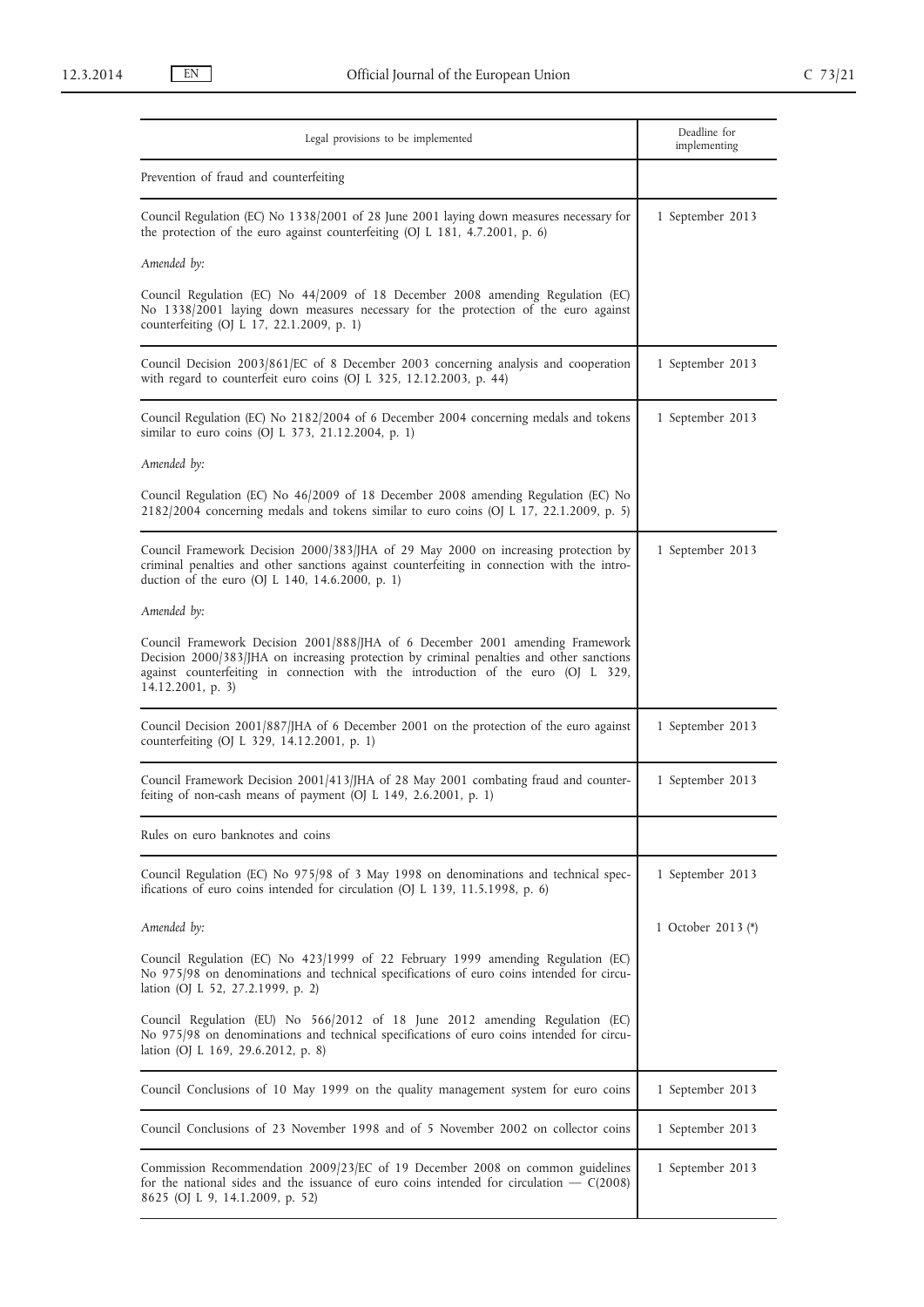| Legal provisions to be implemented                                                                                                                                                                                                                                                                                                                                                           | Deadline for<br>implementing |
|----------------------------------------------------------------------------------------------------------------------------------------------------------------------------------------------------------------------------------------------------------------------------------------------------------------------------------------------------------------------------------------------|------------------------------|
| Communication from the Commission of 22 October 2001 on copyright protection of the<br>common face design of the euro coins — $C(2001)$ 600 final (OJ C 318, 13.11.2001, p. 3)                                                                                                                                                                                                               | 1 September 2013             |
| Regulation (EU) No 1210/2010 of the European Parliament and of the Council of<br>15 December 2010 concerning authentication of euro coins and handling of euro coins<br>unfit for circulation (OJ L 339, 22.12.2010, p. 1)                                                                                                                                                                   | 1 September 2013             |
| Guideline ECB/2003/5 of the European Central Bank of 20 March 2003 on the enforcement<br>of measures to counter non-compliant reproductions of euro banknotes and on the exchange<br>and withdrawal of euro banknotes (OJ L 78, 25.3.2003, p. 20)                                                                                                                                            | 1 September 2013             |
| Amended by:                                                                                                                                                                                                                                                                                                                                                                                  | 1 October 2013 (*)           |
| Guideline ECB/2013/11 of the European Central Bank of 19 April 2013 amending Guideline<br>ECB/2003/5 on the enforcement of measures to counter non-compliant reproductions of<br>euro banknotes and on the exchange and withdrawal of euro banknotes (OJ L 118,<br>30.4.2013, p. 43)                                                                                                         |                              |
| Decision ECB/2003/4 of the European Central Bank of 20 March 2003 on the denomi-<br>nations, specifications, reproduction, exchange and withdrawal of euro banknotes (OJ L 78,<br>25.3.2003, p. 16)                                                                                                                                                                                          | 1 September 2013             |
| Amended by:                                                                                                                                                                                                                                                                                                                                                                                  | 1 October 2013 (*)           |
| Decision ECB/2013/10 of the European Central Bank of 19 April 2013 on the denomi-<br>nations, specifications, reproduction, exchange and withdrawal of euro banknotes (OJ L 118,<br>30.4.2013, p. 37)                                                                                                                                                                                        |                              |
| Council Regulation (EC) No 2532/98 of 23 November 1998 concerning the powers of the<br>European Central Bank to impose sanctions (OJ L 318, 27.11.1998, p. 4)                                                                                                                                                                                                                                | 1 September 2013             |
| Decision ECB/2010/14 of the European Central Bank of 16 September 2010 on the authen-<br>ticity and fitness checking and recirculation of euro banknotes (OJ L 267, 9.10.2010, p. 1)                                                                                                                                                                                                         | 1 September 2013             |
| Amended by:                                                                                                                                                                                                                                                                                                                                                                                  | 1 October 2013 (*)           |
| Decision ECB/2012/19 of the European Central Bank of 7 September 2012 amending<br>Decision ECB/2010/14 on the authenticity and fitness checking and recirculation of euro<br>banknotes (OJ L 253, 20.9.2012, p. 19)                                                                                                                                                                          |                              |
| Regulation (EU) No 651/2012 of the European Parliament and of the Council of 4 July 2012<br>on the issuance of euro (OJ L 201, 27.7.2012, p. 135)                                                                                                                                                                                                                                            | 1 October 2013 (*)           |
| Regulation (EU) No 1214/2011 of the European Parliament and of the Council of<br>16 November 2011 on the professional cross-border transport of euro cash by road<br>between euro-area Member States (CIT Regulation) (OJ L 316, 29.11.2011, p. 1)                                                                                                                                           | 1 October 2014 (*)           |
| Banking and financial legislation                                                                                                                                                                                                                                                                                                                                                            |                              |
| Commission Directive 2006/73/EC of 10 August 2006 implementing Directive 2004/39/EC<br>of the European Parliament and of the Council as regards organisational requirements and<br>operating conditions for investment firms and defined terms for the purposes of that<br>Directive (OJ L 241, 2.9.2006, p. 26)                                                                             | 1 September 2018             |
| Commission Regulation (EC) No 1287/2006 of 10 August 2006 implementing Directive<br>2004/39/EC of the European Parliament and of the Council as regards record-keeping<br>obligations for investment firms, transaction reporting, market transparency, admission of<br>financial instruments to trading, and defined terms for the purposes of that Directive<br>(OJ L 241, 2.9.2006, p. 1) | 1 September 2018             |
| Directive 97/5/EC of the European Parliament and of the Council of 27 January 1997 on<br>cross-border credit transfers (OJ L 43, 14.2.1997, p. 25)                                                                                                                                                                                                                                           | 1 September 2018             |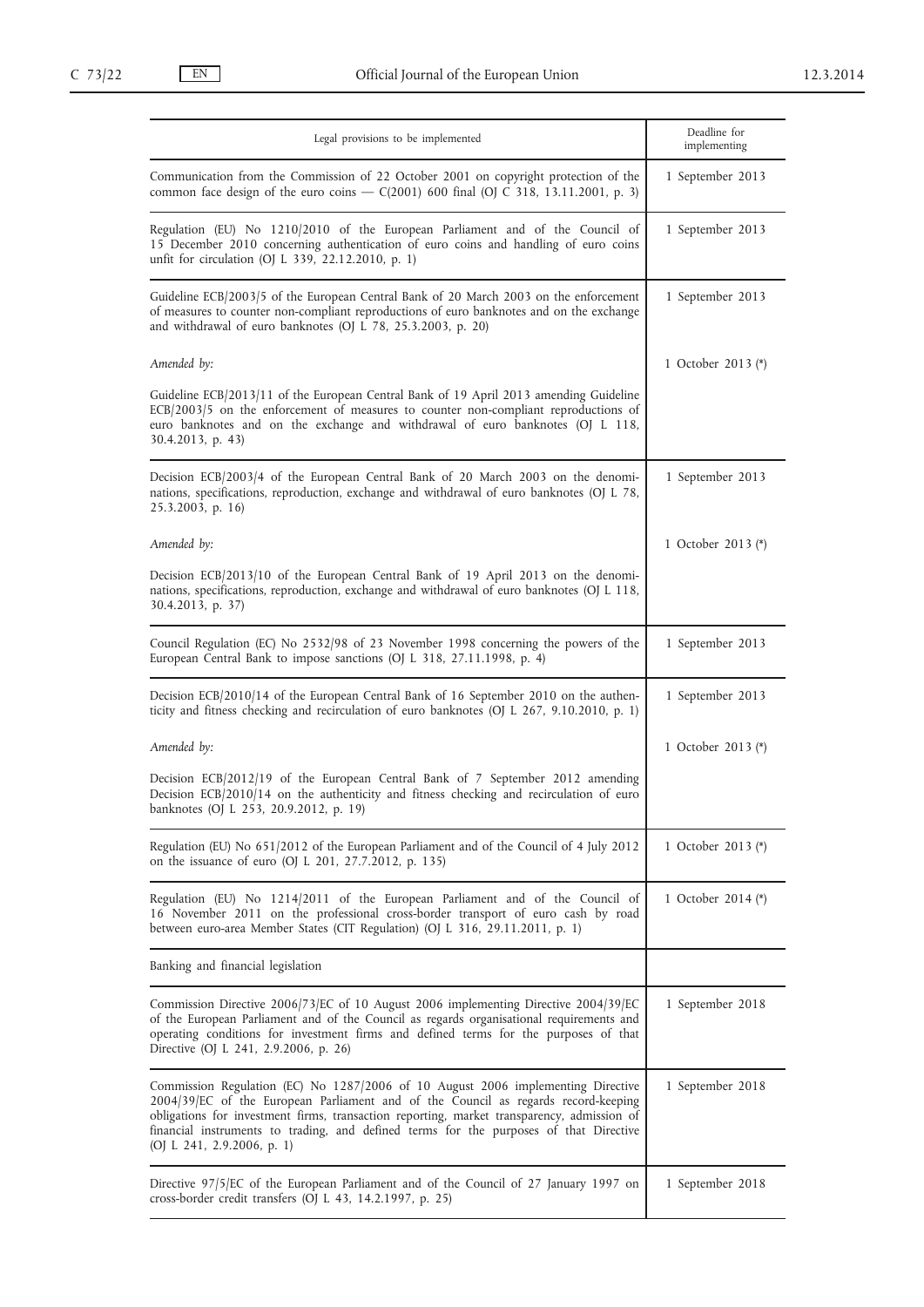| Legal provisions to be implemented                                                                                                                                                                                                                                                                                                                                                                                                                                 | Deadline for<br>implementing |
|--------------------------------------------------------------------------------------------------------------------------------------------------------------------------------------------------------------------------------------------------------------------------------------------------------------------------------------------------------------------------------------------------------------------------------------------------------------------|------------------------------|
| Directive 2013/36/EU of the European Parliament and of the Council of 26 June 2013 on<br>access to the activity of credit institutions and the prudential supervision of credit institutions<br>and investment firms, amending Directive 2002/87/EC and repealing Directives 2006/48/EC<br>and 2006/49/EC (OJ L 176, 27.6.2013, p. 338)                                                                                                                            | 1 September 2017 (*)         |
| Corrigendum to Directive 2013/36/EU of the European Parliament and of the Council of<br>26 June 2013 on access to the activity of credit institutions and the prudential supervision of<br>credit institutions and investment firms, amending Directive 2002/87/EC and repealing<br>Directives 2006/48/EC and 2006/49/EC (OJ L 208, 2.8.2013, p. 73)                                                                                                               |                              |
| Regulation (EU) No 575/2013 of the European Parliament and of the Council of 26 June<br>2013 on prudential requirements for credit institutions and investment firms and amending<br>Regulation (EU) No 648/2012 (OJ L 176, 27.6.2013, p. 1)                                                                                                                                                                                                                       | 1 September 2017 (*)         |
| Corrigendum to Regulation (EU) No 575/2013 of the European Parliament and of the<br>Council of 26 June 2013 on prudential requirements for credit institutions and investment<br>firms and amending Regulation (EU) No 648/2012 (OJ L 208, 2.8.2013, p. 68)                                                                                                                                                                                                        |                              |
| Directive 2009/110/EC of the European Parliament and of the Council of 16 September<br>2009 on the taking up, pursuit and prudential supervision of the business of electronic<br>money institutions amending Directives 2005/60/EC and 2006/48/EC and repealing<br>Directive 2000/46/EC (OJ L 267, 10.10.2009, p. 7)                                                                                                                                              | 1 September 2016             |
| Directive 2007/64/EC of the European Parliament and of the Council of 13 November 2007<br>on payment services in the internal market amending Directives 97/7/EC, 2002/65/EC,<br>2005/60/EC and 2006/48/EC and repealing Directive 97/5/EC (OJ L 319, 5.12.2007, p. 1)                                                                                                                                                                                             | 1 September 2016             |
| Corrigendum to Directive 2007/64/EC of the European Parliament and of the Council of<br>13 November 2007 on payment services in the internal market amending Directives 97/7/EC,<br>2002/65/EC, 2005/60/EC and 2006/48/EC and repealing Directive 97/5/EC (OJ L 319,<br>5.12.2007) (OJ L 187, 18.7.2009, p. 5)                                                                                                                                                     |                              |
| Amended by:                                                                                                                                                                                                                                                                                                                                                                                                                                                        |                              |
| Directive 2009/111/EC of the European Parliament and of the Council of 16 September<br>2009 amending Directives 2006/48/EC, 2006/49/EC and 2007/64/EC as regards banks<br>affiliated to central institutions, certain own funds items, large exposures, supervisory arrange-<br>ments, and crisis management (OJ L 302, 17.11.2009, p. 97)                                                                                                                         |                              |
| Council Directive 86/635/EEC of 8 December 1986 on the annual accounts and consolidated<br>accounts of banks and other financial institutions (OJ L 372, 31.12.1986, p. 1)                                                                                                                                                                                                                                                                                         | 1 September 2016             |
| Corrigendum to Council Directive 86/635/EEC of 8 December 1986 on the annual accounts<br>and consolidated accounts of banks and other financial institutions (OJ L 60, 3.3.1987, p. 17)                                                                                                                                                                                                                                                                            |                              |
| Amended by:                                                                                                                                                                                                                                                                                                                                                                                                                                                        |                              |
| Directive 2001/65/EC of the European Parliament and of the Council of 27 September 2001<br>amending Directives 78/660/EEC, 83/349/EEC and 86/635/EEC as regards the valuation rules<br>for the annual and consolidated accounts of certain types of companies as well as of banks<br>and other financial institutions (OJ L 283, 27.10.2001, p. 28)                                                                                                                |                              |
| Directive 2003/51/EC of the European Parliament and of the Council of 18 June 2003<br>amending Directives 78/660/EEC, 83/349/EEC, 86/635/EEC and 91/674/EEC on the annual<br>and consolidated accounts of certain types of companies, banks and other financial insti-<br>tutions and insurance undertakings (OJ L 178, 17.7.2003, p. 16)                                                                                                                          |                              |
| Directive 2006/46/EC of the European Parliament and of the Council of 14 June 2006<br>amending Council Directives 78/660/EEC on the annual accounts of certain types of<br>companies, 83/349/EEC on consolidated accounts, 86/635/EEC on the annual accounts<br>and consolidated accounts of banks and other financial institutions and 91/674/EEC on<br>the annual accounts and consolidated accounts of insurance undertakings (OJ L 224,<br>$16.8.2006$ , p. 1) |                              |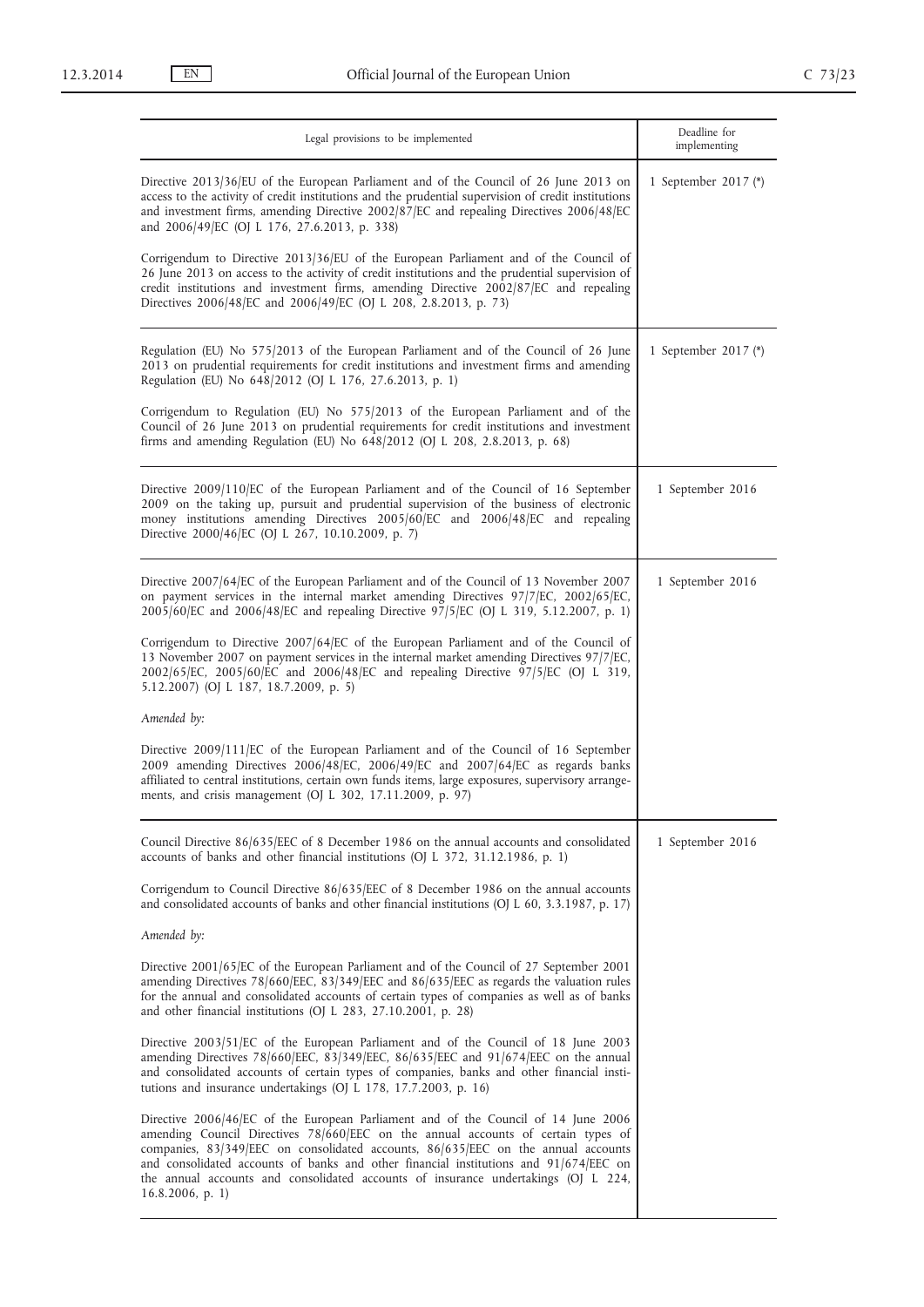| Legal provisions to be implemented                                                                                                                                                                                                                                                                                                                                                                                                                                                                                                                                            | Deadline for<br>implementing |
|-------------------------------------------------------------------------------------------------------------------------------------------------------------------------------------------------------------------------------------------------------------------------------------------------------------------------------------------------------------------------------------------------------------------------------------------------------------------------------------------------------------------------------------------------------------------------------|------------------------------|
| Directive 94/19/EC of the European Parliament and of the Council of 30 May 1994 on<br>deposit-guarantee schemes (OJ L 135, 31.5.1994, p. 5)                                                                                                                                                                                                                                                                                                                                                                                                                                   | 1 September 2016             |
| Amended by:                                                                                                                                                                                                                                                                                                                                                                                                                                                                                                                                                                   |                              |
| Directive 2005/1/EC of the European Parliament and of the Council of 9 March 2005<br>amending Council Directives 73/239/EEC, 85/611/EEC, 91/675/EEC, 92/49/EEC and<br>93/6/EEC and Directives 94/19/EC, 98/78/EC, 2000/12/EC, 2001/34/EC, 2002/83/EC and<br>2002/87/EC in order to establish a new organisational structure for financial services<br>committees (OJ L 79, 24.3.2005, p. 9)                                                                                                                                                                                   |                              |
| Directive 2009/14/EC of the European Parliament and of the Council of 11 March 2009<br>amending Directive 94/19/EC on deposit-guarantee schemes as regards the coverage level and<br>the payout delay (OJ L 68, 13.3.2009, p. 3)                                                                                                                                                                                                                                                                                                                                              |                              |
| Directive 2001/24/EC of the European Parliament and of the Council of 4 April 2001 on the<br>reorganisation and winding up of credit institutions (OJ L 125, 5.5.2001, p. 15)                                                                                                                                                                                                                                                                                                                                                                                                 | 1 September 2018             |
| Council Directive 89/117/EEC of 13 February 1989 on the obligations of branches estab-<br>lished in a Member State of credit institutions and financial institutions having their head<br>offices outside that Member State regarding the publication of annual accounting documents<br>(OJ L 44, 16.2.1989, p. 40)                                                                                                                                                                                                                                                           | 1 September 2018             |
| Directive 2002/87/EC of the European Parliament and of the Council of 16 December 2002<br>on the supplementary supervision of credit institutions, insurance undertakings and<br>investment firms in a financial conglomerate and amending Council Directives 73/239/EEC,<br>79/267/EEC, 92/49/EEC, 92/96/EEC, 93/6/EEC and 93/22/EEC, and Directives 98/78/EC and<br>2000/12/EC of the European Parliament and of the Council (OJ L 35, 11.2.2003, p. 1)                                                                                                                     | 1 September 2018             |
| Amended by:                                                                                                                                                                                                                                                                                                                                                                                                                                                                                                                                                                   |                              |
| Directive 2005/1/EC of the European Parliament and of the Council of 9 March 2005<br>amending Council Directives 73/239/EEC, 85/611/EEC, 91/675/EEC, 92/49/EEC and<br>93/6/EEC and Directives 94/19/EC, 98/78/EC, 2000/12/EC, 2001/34/EC, 2002/83/EC and<br>2002/87/EC in order to establish a new organisational structure for financial services<br>committees (OJ L 79, 24.3.2005, p. 9)                                                                                                                                                                                   |                              |
| Directive 2008/25/EC of the European Parliament and of the Council of 11 March 2008<br>amending Directive 2002/87/EC on the supplementary supervision of credit institutions,<br>insurance undertakings and investment firms in a financial conglomerate, as regards the<br>implementing powers conferred on the Commission (OJ L 81, 20.3.2008, p. 40)                                                                                                                                                                                                                       |                              |
| Directive 2010/78/EU of the European Parliament and of the Council of 24 November 2010<br>amending Directives 98/26/EC, 2002/87/EC, 2003/6/EC, 2003/41/EC, 2003/71/EC,<br>2004/39/EC, 2004/109/EC, 2005/60/EC, 2006/48/EC, 2006/49/EC and 2009/65/EC in<br>respect of the powers of the European Supervisory Authority (European Banking Authority),<br>the European Supervisory Authority (European Insurance and Occupational Pensions Au-<br>thority) and the European Supervisory Authority (European Securities and Markets Authority)<br>(OJ L 331, 15.12.2010, p. 120) |                              |
| Directive 2004/39/EC of the European Parliament and of the Council of 21 April 2004 on<br>markets in financial instruments amending Council Directives 85/611/EEC and 93/6/EEC and<br>Directive 2000/12/EC of the European Parliament and of the Council and repealing Council<br>Directive 93/22/EEC (OJ L 145, 30.4.2004, p. 1)                                                                                                                                                                                                                                             | 1 September 2018             |
| Corrigendum to Directive 2004/39/EC of the European Parliament and of the Council of<br>21 April 2004 on markets in financial instruments amending Council Directives 85/611/EEC<br>and 93/6/EEC and Directive 2000/12/EC of the European Parliament and of the Council and<br>repealing Council Directive 93/22/EEC (OJ L 45, 16.2.2005, p. 18)                                                                                                                                                                                                                              |                              |
| Amended by:                                                                                                                                                                                                                                                                                                                                                                                                                                                                                                                                                                   |                              |
| Directive 2006/31/EC of the European Parliament and of the Council of 5 April 2006<br>amending Directive 2004/39/EC on markets in financial instruments, as regards certain<br>deadlines (OJ L 114, 27.4.2006, p. 60)                                                                                                                                                                                                                                                                                                                                                         |                              |
|                                                                                                                                                                                                                                                                                                                                                                                                                                                                                                                                                                               |                              |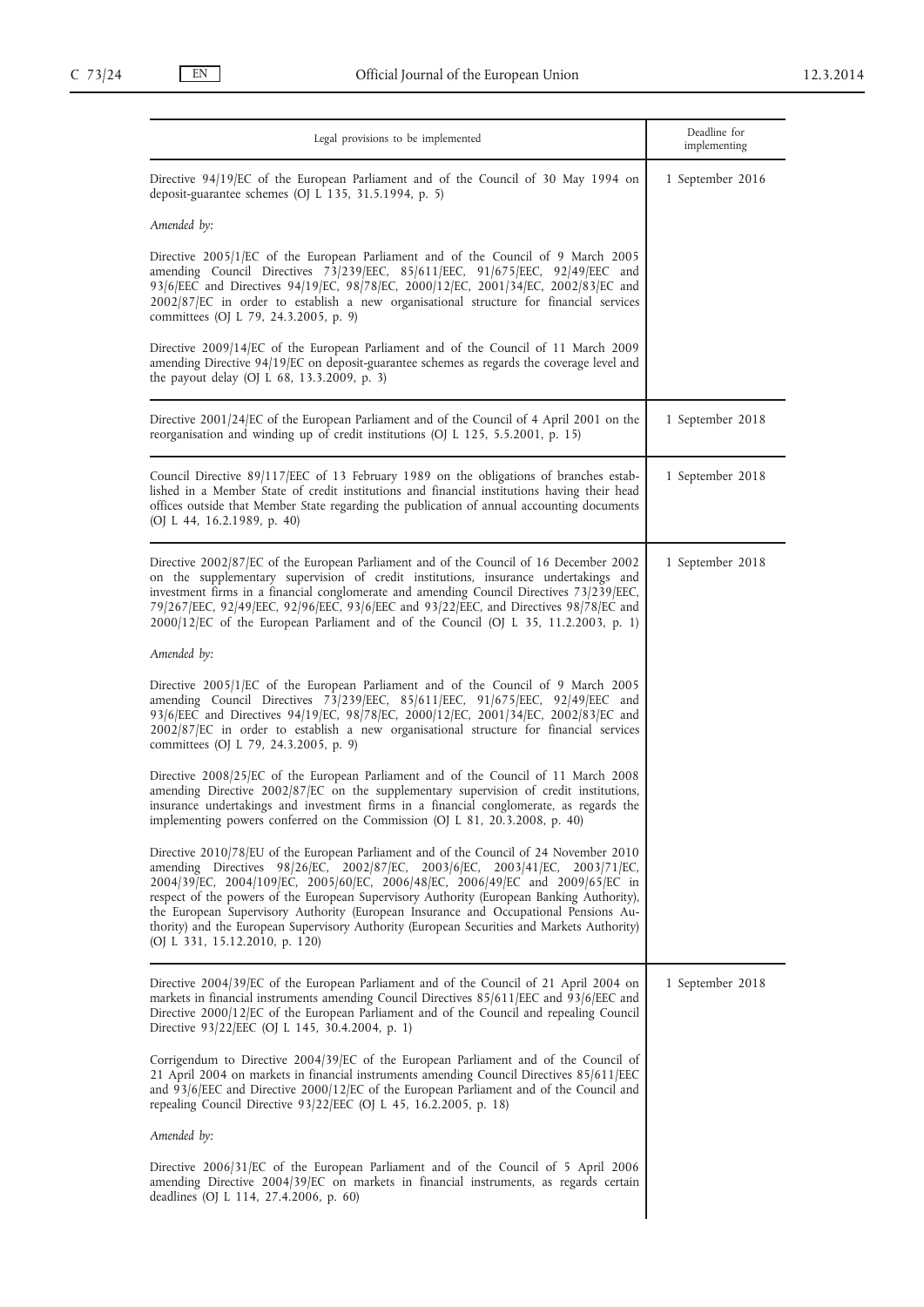| Legal provisions to be implemented                                                                                                                                                                                                                                                                                                                                                                                                                                                                                                                       | Deadline for<br>implementing |
|----------------------------------------------------------------------------------------------------------------------------------------------------------------------------------------------------------------------------------------------------------------------------------------------------------------------------------------------------------------------------------------------------------------------------------------------------------------------------------------------------------------------------------------------------------|------------------------------|
| Directive 2007/44/EC of the European Parliament and of the Council of 5 September 2007<br>amending Council Directive 92/49/EEC and Directives 2002/83/EC, 2004/39/EC, 2005/68/EC<br>and 2006/48/EC as regards procedural rules and evaluation criteria for the prudential<br>assessment of acquisitions and increase of holdings in the financial sector (OJ L 247,<br>21.9.2007, p. 1)                                                                                                                                                                  |                              |
| Directive 2008/10/EC of the European Parliament and of the Council of 11 March 2008<br>amending Directive 2004/39/EC on markets in financial instruments, as regards the imple-<br>menting powers conferred on the Commission (OJ L 76, 19.3.2008, p. 33)                                                                                                                                                                                                                                                                                                |                              |
| Directive 2010/78/UE of the European Parliament and of the Council amending Directives<br>98/26/EC, 2002/87/EC, 2003/6/EC, 2003/41/EC, 2003/71/EC, 2004/39/EC, 2004/109/EC,<br>2005/60/EC, 2006/48/EC, 2006/49/EC, and 2009/65/EC in respect of the powers of the<br>European Supervisory Authority (European Banking Authority), the European Supervisory<br>Authority (European Insurance and Occupational Pensions Authority) and the European<br>Supervisory Authority (European Securities and Markets Authority) (OJ L 331, 15.12.2010,<br>p. 120) |                              |
| Supplemented by:                                                                                                                                                                                                                                                                                                                                                                                                                                                                                                                                         |                              |
| Commission Directive 2006/73/EC of 10 August 2006 implementing Directive 2004/39/EC<br>of the European Parliament and of the Council as regards organisational requirements and<br>operating conditions for investment firms and defined terms for the purposes of that<br>Directive (OJ L 241, 2.9.2006, p. 26)                                                                                                                                                                                                                                         |                              |
| Commission Regulation (EC) No 1287/2006 of 10 August 2006 implementing Directive<br>2004/39/EC of the European Parliament and of the Council as regards record-keeping<br>obligations for investment firms, transaction reporting, market transparency, admission of<br>financial instruments to trading, and defined terms for the purposes of that Directive<br>(OJ L 241, 2.9.2006, p. 1)                                                                                                                                                             |                              |
| Regulation (EC) No 924/2009 of the European Parliament and of the Council of<br>16 September 2009 on cross-border payments in the Community and repealing Regulation<br>(EC) No 2560/2001 (OJ L 266, 9.10.2009, p. 11)                                                                                                                                                                                                                                                                                                                                   | 1 September 2018             |
| Amended by:                                                                                                                                                                                                                                                                                                                                                                                                                                                                                                                                              | 1 September 2018 $(*)$       |
| Regulation (EU) No 260/2012 of the European Parliament and of the Council of 14 March<br>2012 establishing technical and business requirements for credit transfers and direct debits in<br>euro and amending Regulation (EC) No 924/2009 (OJ L 94, 30.3.2012, p. 22)                                                                                                                                                                                                                                                                                    |                              |
| Directive 2002/47/EC of the European Parliament and of the Council of 6 June 2002 on<br>financial collateral arrangements (OJ L 168, 27.6.2002, p. 43)                                                                                                                                                                                                                                                                                                                                                                                                   | 1 September 2018             |
| Amended by:                                                                                                                                                                                                                                                                                                                                                                                                                                                                                                                                              |                              |
| Directive 2009/44/EC of the European Parliament and of the Council of 6 May 2009<br>amending Directive 98/26/EC on settlement finality in payment and securities settlement<br>systems and Directive $2002/47$ [EC on financial collateral arrangements as regards linked<br>systems and credit claims (OJ $L$ 146, 10.6.2009, p. 37)                                                                                                                                                                                                                    |                              |
| Commission Recommendation 97/489/EC of 30 July 1997 concerning transactions by elec-<br>tronic payment instruments and in particular the relationship between issuer and holder<br>(OJ L 208, 2.8.1997, p. 52)                                                                                                                                                                                                                                                                                                                                           | 1 September 2018             |
| Directive 97/9/EC of the European Parliament and of the Council of 3 March 1997 on<br>investment compensation schemes (OJ L 84, 26.3.1997, p. 22)                                                                                                                                                                                                                                                                                                                                                                                                        | 1 September 2018             |
| Directive 98/26/EC of the European Parliament and of the Council of 19 May 1998 on<br>settlement finality in payment and securities settlement systems (OJ L 166, 11.6.1998, p. 45)                                                                                                                                                                                                                                                                                                                                                                      | 1 September 2018             |
| Amended by:                                                                                                                                                                                                                                                                                                                                                                                                                                                                                                                                              |                              |
| Directive 2009/44/EC of the European Parliament and of the Council of 6 May 2009<br>amending Directive 98/26/EC on settlement finality in payment and securities settlement<br>systems and Directive 2002/47/EC on financial collateral arrangements as regards linked<br>systems and credit claims (OJ $L$ 146, 10.6.2009, p. 37)                                                                                                                                                                                                                       |                              |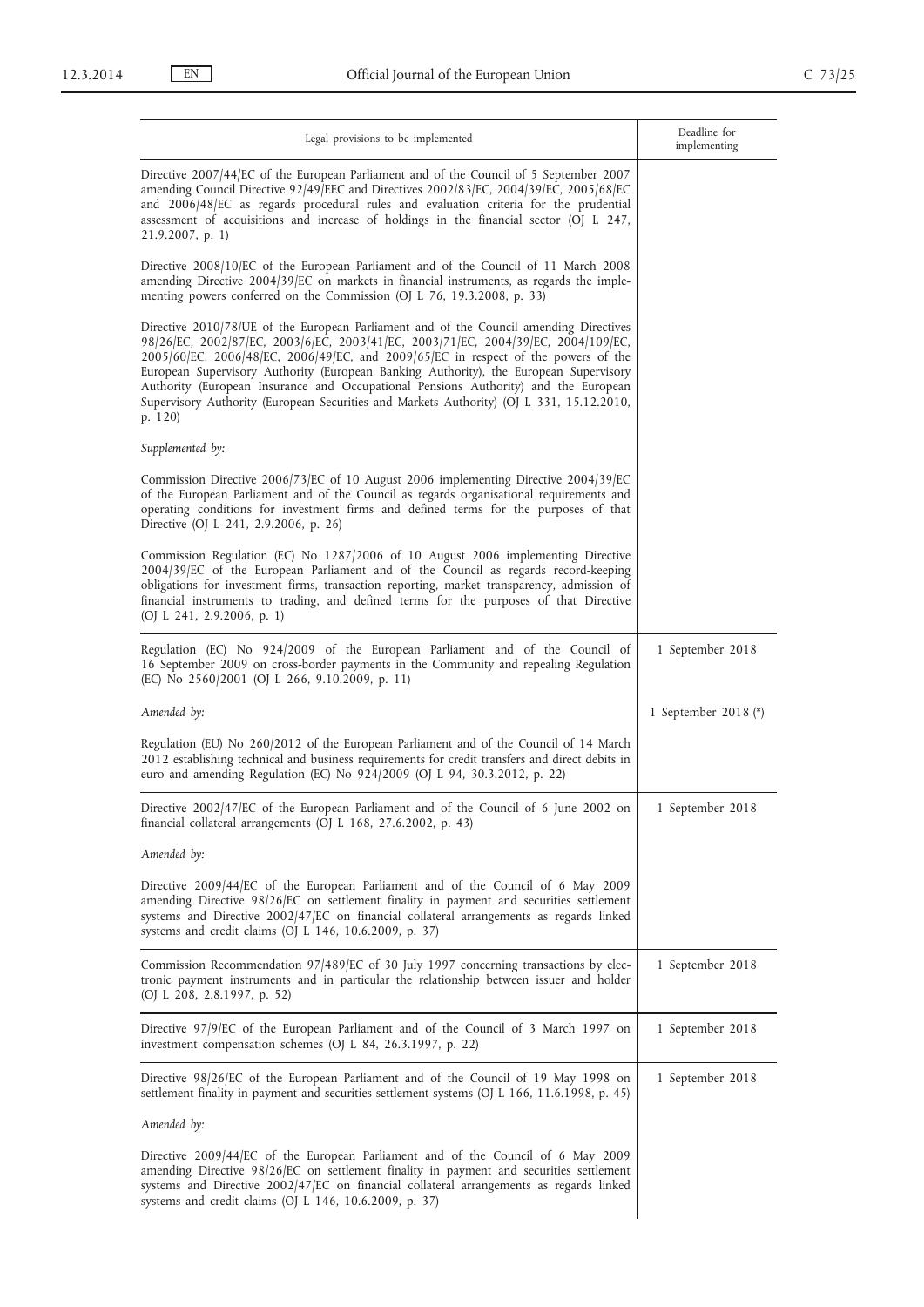| Legal provisions to be implemented                                                                                                                                                                                                                                                                                                                                                                                                                                                                                                                                            | Deadline for<br>implementing |
|-------------------------------------------------------------------------------------------------------------------------------------------------------------------------------------------------------------------------------------------------------------------------------------------------------------------------------------------------------------------------------------------------------------------------------------------------------------------------------------------------------------------------------------------------------------------------------|------------------------------|
| Directive 2010/78/EU of the European Parliament and of the Council of 24 November 2010<br>amending Directives 98/26/EC, 2002/87/EC, 2003/6/EC, 2003/41/EC, 2003/71/EC,<br>2004/39 EC, 2004/109 EC, 2005/60 EC, 2006/48 EC, 2006/49 EC and 2009/65 EC in<br>respect of the powers of the European Supervisory Authority (European Banking Authority),<br>the European Supervisory Authority (European Insurance and Occupational Pensions Au-<br>thority) and the European Supervisory Authority (European Securities and Markets Authority)<br>(OJ L 331, 15.12.2010, p. 120) |                              |
| Directive 2010/78/EU of the European Parliament and of the Council of 24 November 2010<br>amending Directives 98/26/EC, 2002/87/EC, 2003/6/EC, 2003/41/EC, 2003/71/EC,<br>2004/39/EC, 2004/109/EC, 2005/60/EC, 2006/48/EC, 2006/49/EC and 2009/65/EC in<br>respect of the powers of the European Supervisory Authority (European Banking Authority),<br>the European Supervisory Authority (European Insurance and Occupational Pensions Au-<br>thority) and the European Supervisory Authority (European Securities and Markets Authority)<br>(OJ L 331, 15.12.2010, p. 120) | 1 September 2016             |
| Regulation (EU) No 1093/2010 of the European Parliament and of the Council of<br>24 November 2010 establishing a European Supervisory Authority (European Banking Au-<br>thority), amending Decision No 716/2009/EC and repealing Commission Decision<br>2009/78/EC (OJ L 331, 15.12.2010, p. 12)                                                                                                                                                                                                                                                                             | 1 September 2016             |
| Regulation (EU) No 1095/2010 of the European Parliament and of the Council of<br>24 November 2010 establishing a European Supervisory Authority (European Securities<br>and Markets Authority), amending Decision No 716/2009/EC and repealing Commission<br>Decision 2009/77/EC (OJ L 331, 15.12.2010, p. 84)                                                                                                                                                                                                                                                                | 1 September 2016             |
| Regulation (EU) No 1092/2010 of the European Parliament and of the Council of<br>24 November 2010 on European Union macro-prudential oversight of the financial system<br>and establishing a European Systemic Risk Board (OJ L 331, 15.12.2010, p. 1)                                                                                                                                                                                                                                                                                                                        | 1 September 2016             |
| Council Regulation (EU) No 1096/2010 of 17 November 2010 conferring specific tasks upon<br>the European Central Bank concerning the functioning of the European Systemic Risk Board<br>(OJ L 331, 15.12.2010, p. 162)                                                                                                                                                                                                                                                                                                                                                         | 1 September 2016             |
| Regulation (EU) No 648/2012 of the European Parliament and of the Council of 4 July 2012<br>on OTC derivatives, central counterparties and trade repositories (OJ L 201, 27.7.2012, p. 1)                                                                                                                                                                                                                                                                                                                                                                                     | 1 October 2017 (*)           |
| Supplemented by:                                                                                                                                                                                                                                                                                                                                                                                                                                                                                                                                                              |                              |
| Commission Delegated Regulation (EU) No 148/2013 of 19 December 2012 supplementing<br>Regulation (EU) No 648/2012 of the European Parliament and of the Council on OTC<br>derivatives, central counterparties and trade repositories with regard to regulatory technical<br>standards on the minimum details of the data to be reported to trade repositories (OJ L 52,<br>$23.2.2013$ , p. 1)                                                                                                                                                                                |                              |
| Commission Delegated Regulation (EU) No 149/2013 of 19 December 2012 supplementing<br>Regulation (EU) No 648/2012 of the European Parliament and of the Council with regard to<br>regulatory technical standards on indirect clearing arrangements, the clearing obligation, the<br>public register, access to a trading venue, non-financial counterparties, and risk mitigation<br>techniques for OTC derivatives contracts not cleared by a CCP (OJ L 52, 23.2.2013, p. 11)                                                                                                |                              |
| Commission Delegated Regulation (EU) No 150/2013 of 19 December 2012 supplementing<br>Regulation (EU) No 648/2012 of the European Parliament and of the Council on OTC<br>derivatives, central counterparties and trade repositories with regard to regulatory technical<br>standards specifying the details of the application for registration as a trade repository<br>(OJ L 52, 23.2.2013, p. 25)                                                                                                                                                                         |                              |
| Commission Delegated Regulation (EU) No 151/2013 of 19 December 2012 supplementing<br>Regulation (EU) No 648/2012 of the European Parliament and of the Council on OTC<br>derivatives, central counterparties and trade repositories, with regard to regulatory technical<br>standards specifying the data to be published and made available by trade repositories and<br>operational standards for aggregating, comparing and accessing the data (OJ L 52, 23.2.2013,<br>p. 33)                                                                                             |                              |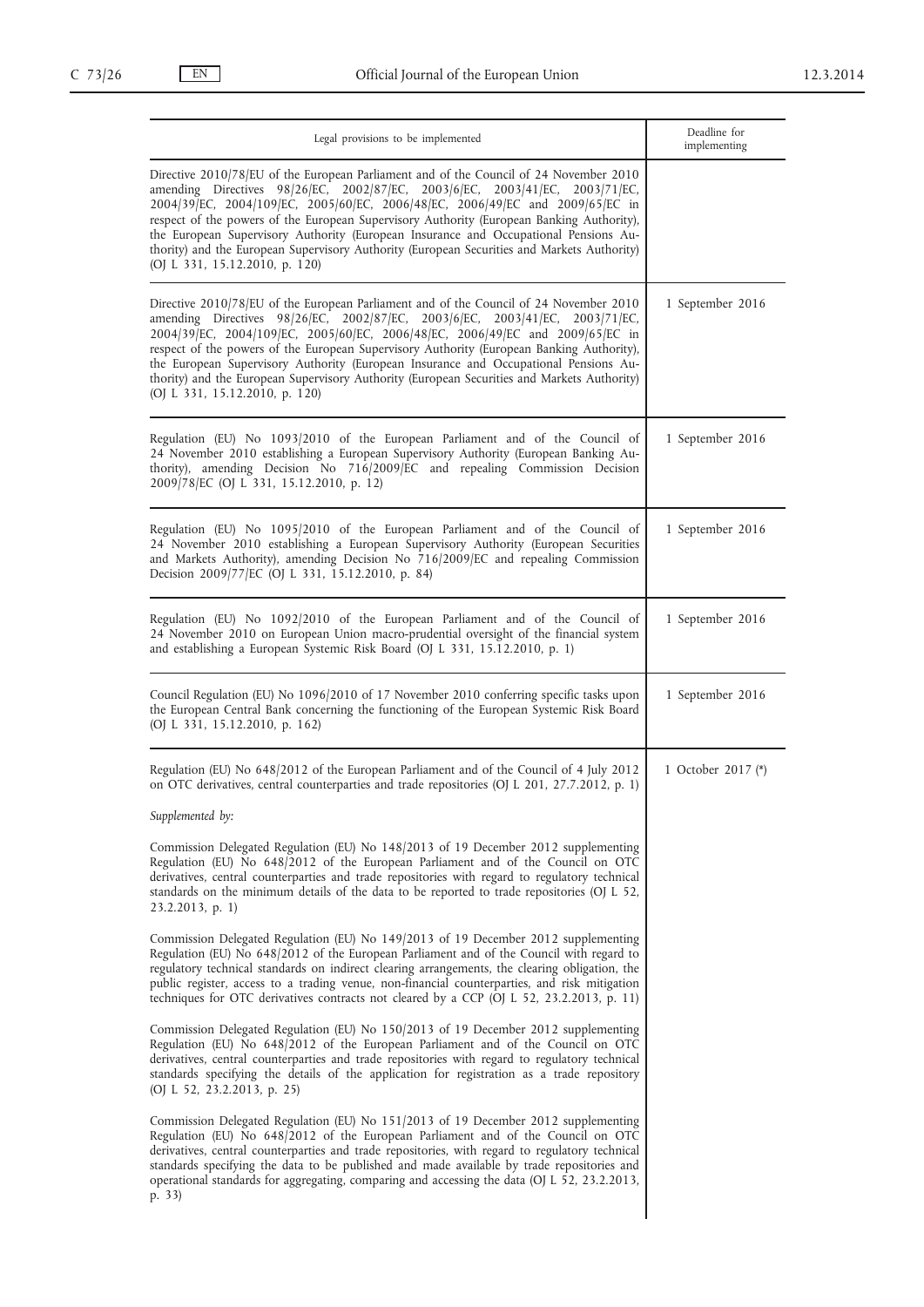| Legal provisions to be implemented                                                                                                                                                                                                                                                                                                                                                                                                                                                               | Deadline for<br>implementing |
|--------------------------------------------------------------------------------------------------------------------------------------------------------------------------------------------------------------------------------------------------------------------------------------------------------------------------------------------------------------------------------------------------------------------------------------------------------------------------------------------------|------------------------------|
| Commission Delegated Regulation (EU) No 152/2013 of 19 December 2012 supplementing<br>Regulation (EU) No 648/2012 of the European Parliament and of the Council with regard to<br>regulatory technical standards on capital requirements for central counterparties (OJ L 52,<br>23.2.2013, p. 37)                                                                                                                                                                                               |                              |
| Commission Delegated Regulation (EU) No 153/2013 of 19 December 2012 supplementing<br>Regulation (EU) No 648/2012 of the European Parliament and of the Council with regard to<br>regulatory technical standards on requirements for central counterparties (OJ L 52,<br>23.2.2013, p. 41)                                                                                                                                                                                                       |                              |
| Commission Implementing Regulation (EU) No 1247/2012 of 19 December 2012 laying<br>down implementing technical standards with regard to the format and frequency of trade<br>reports to trade repositories according to Regulation (EU) No 648/2012 of the European<br>Parliament and of the Council on OTC derivatives, central counterparties and trade reposi-<br>tories (OJ L 352, 21.12.2012, p. 20)                                                                                        |                              |
| Commission Implementing Regulation (EU) No 1248/2012 of 19 December 2012 laying<br>down implementing technical standards with regard to the format of applications for regis-<br>tration of trade repositories according to Regulation (EU) No 648/2012 of the European<br>Parliament and of the Council on OTC derivatives, central counterparties and trade reposi-<br>tories (OJ L 352, 21.12.2012, p. 30)                                                                                    |                              |
| Commission Implementing Regulation (EU) No 1249/2012 of 19 December 2012 laying<br>down implementing technical standards with regard to the format of the records to be<br>maintained by central counterparties according to Regulation (EU) No 648/2012 of the<br>European Parliament and of the Council on OTC derivatives, central counterparties and<br>trade repositories (OJ L 352, 21.12.2012, p. 32)                                                                                     |                              |
| Legislation on collection of statistical information                                                                                                                                                                                                                                                                                                                                                                                                                                             |                              |
| Regulation (EC) No 25/2009 of the European Central Bank of 19 December 2008 concerning<br>the balance sheet of the monetary financial institutions sector (ECB/2008/32)<br>(OJ L 15, 20.1.2009, p. 14)                                                                                                                                                                                                                                                                                           | 1 September 2016             |
| Amended by:                                                                                                                                                                                                                                                                                                                                                                                                                                                                                      |                              |
| Regulation (EU) No 883/2011 of 25 August 2011 amending Regulation (EC) No 25/2009<br>concerning the balance sheet of the monetary financial institutions sector (ECB/2008/32) (OJ<br>L 228, 3.9.2011, p. 13)                                                                                                                                                                                                                                                                                     |                              |
| Regulation (EC) No 63/2002 of the European Central Bank of 20 December 2001 concerning<br>statistics on interest rates applied by monetary financial institutions to deposits and loans vis-<br>à-vis households and non-financial corporations (ECB/2001/18) (OJ L 10, 12.1.2002, p. 24)                                                                                                                                                                                                        | 1 September 2016             |
| Amended by:                                                                                                                                                                                                                                                                                                                                                                                                                                                                                      |                              |
| Regulation (EU) No 674/2010 of the European Central Bank of 23 July 2010 amending<br>Regulation (EC) No 63/2002 (ECB/2001/18) concerning statistics on interest rates applied by<br>monetary financial institutions to deposits and loans vis-à-vis households and non-financial<br>corporations (ECB/2010/7) (OJ L 196, 28.7.2010, p. 23)                                                                                                                                                       |                              |
| Regulation (EC) No 290/2009 of the European Central Bank of 31 March 2009 amending<br>Regulation (EC) No 63/2002 (ECB/2001/18) concerning statistics on interest rates applied by<br>monetary financial institutions to deposits and loans vis-à-vis households and non-financial<br>corporations (ECB/2009/7) (OJ L 94, 8.4.2009, p. 75)                                                                                                                                                        |                              |
| Regulation (EC) No 2181/2004 of the European Central Bank of 16 December 2004<br>amending Regulation (EC) No 2423/2001 (ECB/2001/13) concerning the consolidated<br>balance sheet of the monetary financial institutions sector and Regulation (EC) No<br>63/2002 (ECB/2001/18) concerning statistics on interest rates applied by monetary<br>financial institutions to deposits and loans vis-à-vis households and non-financial corpor-<br>ations (ECB/2004/21) (OJ L 371, 18.12.2004, p. 42) |                              |
| Guideline ECB/2007/9 of the European Central Bank of 1 August 2007 on monetary,<br>financial institutions and markets statistics (OJ L 341, 27.12.2007, p. 1)                                                                                                                                                                                                                                                                                                                                    | 1 September 2016             |